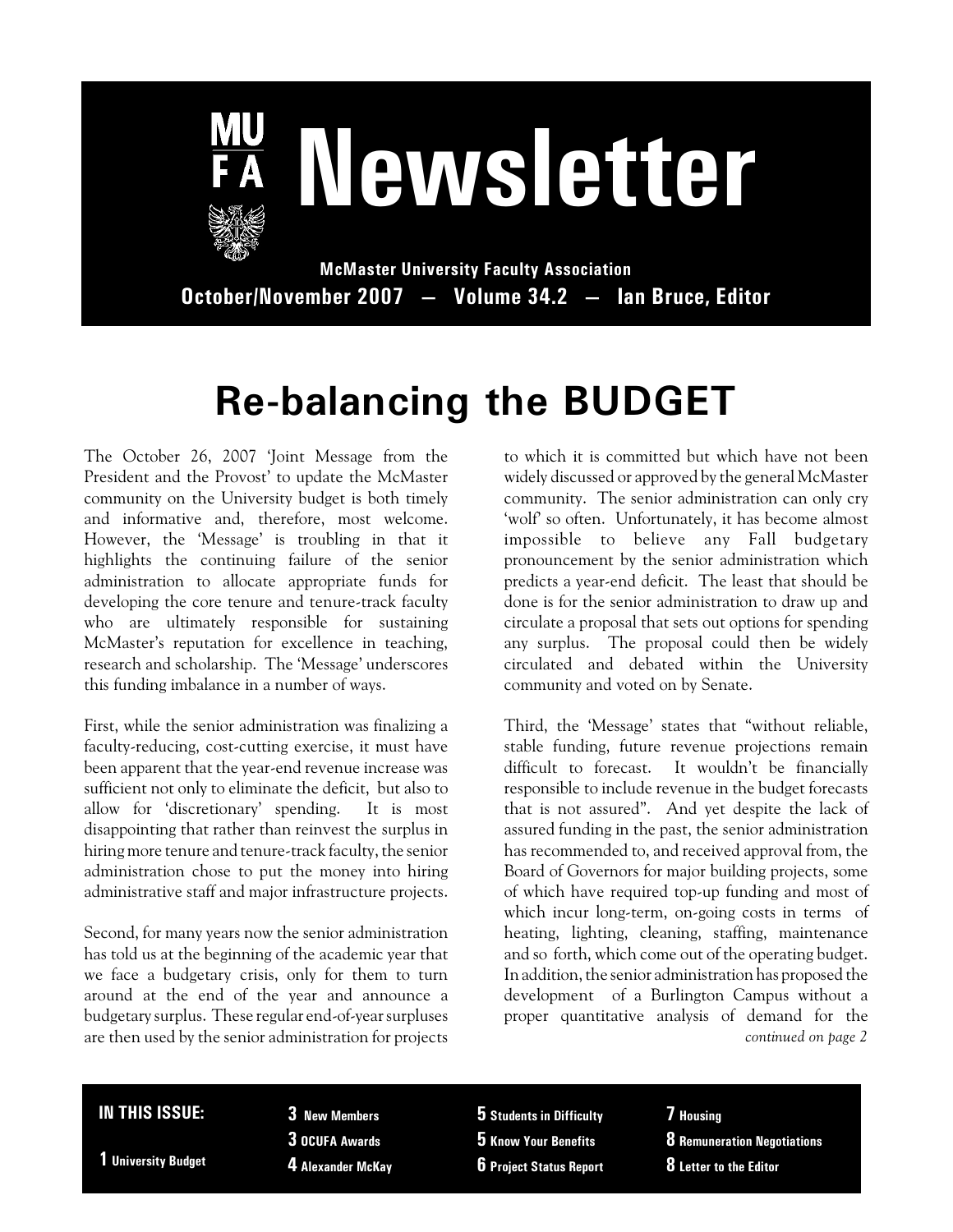programs to be offered and, therefore, the likely revenue stream that will be generated. In other words, the senior administration is happy to move forward on the Burlington Campus without assurance of secure 'stable funding', but balks at bringing in desperately needed full-time tenure and tenure-track faculty on the grounds that there is no assurance of on-going funding. The senior administration's disturbing tendency to start new building projects while at the same time under-funding academic programs must be addressed.

Fourth, and a related point, the 'Message' states that "Over the past few years, budgeting at McMaster, *as at other Ontario universities*, has not been easy"(emphasis added). The implication here would seem to be that, like other Ontario universities, McMaster faces constraints in terms of what it can do to improve its situation. Yet such a position is misleading. While McMaster has been either treading water or sinking in terms of its core, tenured faculty complement, other Ontario universities have been adding tenure and tenure-track faculty in preparation for the double cohort hitting graduate school. The lack of planning and foresight by this University's leadership over the last few years is deeply troubling. Other Ontario universities have made major investments to ensure strong performances in the future by hiring substantial numbers of new, tenure and tenure-track faculty. For example, reports to the Province's Ministry of Training, Colleges and Universities show that in 2005/06 while McMaster was making only four net new hires of full time tenure and tenure-track faculty, the University of Western Ontario and the University of Waterloo — universities similar to ours — made 32 and 19 net new tenure and tenure-track hires respectively. Similarly, last year, 2006/07, while McMaster was cutting eight positions from its core faculty, the University of Ottawa was making 57 net new tenuretrack hires. McMaster's reputation for teaching, research and scholarship in the future will depend on the quality, quantity and dedication of the faculty we hire now. The lack of hiring over the past few years places McMaster's long-term reputation in jeopardy.

Fifth, the 'Message' notes that "there will be opportunities to get involved and help find solutions". The last Town Hall Meeting addressed by the current Provost led to a good discussion of some key issues. However, last year, when faculty members were given an opportunity to speak at a series of meetings held by the Acting Provost, it was clear that the prevailing consensus was that there was a need to hire more core, tenured faculty to accommodate the massive increase in enrolment over the last five years. Frustratingly, the senior administration chose to ignore this advice. It cut the number of faculty positions and ensured that funds were made available for infrastructure projects. It is to be hoped that the most recent meeting becomes the model for future discussions and that the views of faculty members are properly considered and notsimply heard and discarded. Delivering a 'message' is very different from true consultations with those faculty who attempt to get involved and who propose solutions.

Sixth, the 'Message' ends by referring to the need "to resolve the budget situation". Yet the Financial Statement for 2006/07 sets out why the University is in a strong financial position. Revenue has grown by 83% over the last six years to more than \$730 million. Last year net assets rose by \$64.6 million, or approximately 9%, to \$693 million. Recent analyses by both Standard and Poor's and Dominion Bond Rating Service (DBRS) provide extremely positive reports on McMaster's financial position. DBRS indicates that the net assets of the University are around 127% of liabilities. This is one of the best assets to liabilities ratios of any university in the country. We do not face a financial crisis. Indeed, the University has considerable resources. Properly handled, the University can both markedly expand the faculty complement and maintain a balanced budget. This can be done by a University leadership that is committed to continuing McMaster's reputation for excellence in teaching, research and scholarship well into the future.

Overall, the 'Joint Message From the President and Provost' and the Annual Financial Report for 2006/07 demonstrate a need to rethink the senior administration's preoccupation with the development of McMaster's physical infrastructure, especially new buildings. This has led to severe restrictions in terms of the development of the faculty who are ultimately responsible for the University's reputation for teaching, research and scholarship. Commitments to operating new buildings have severely limited the availability of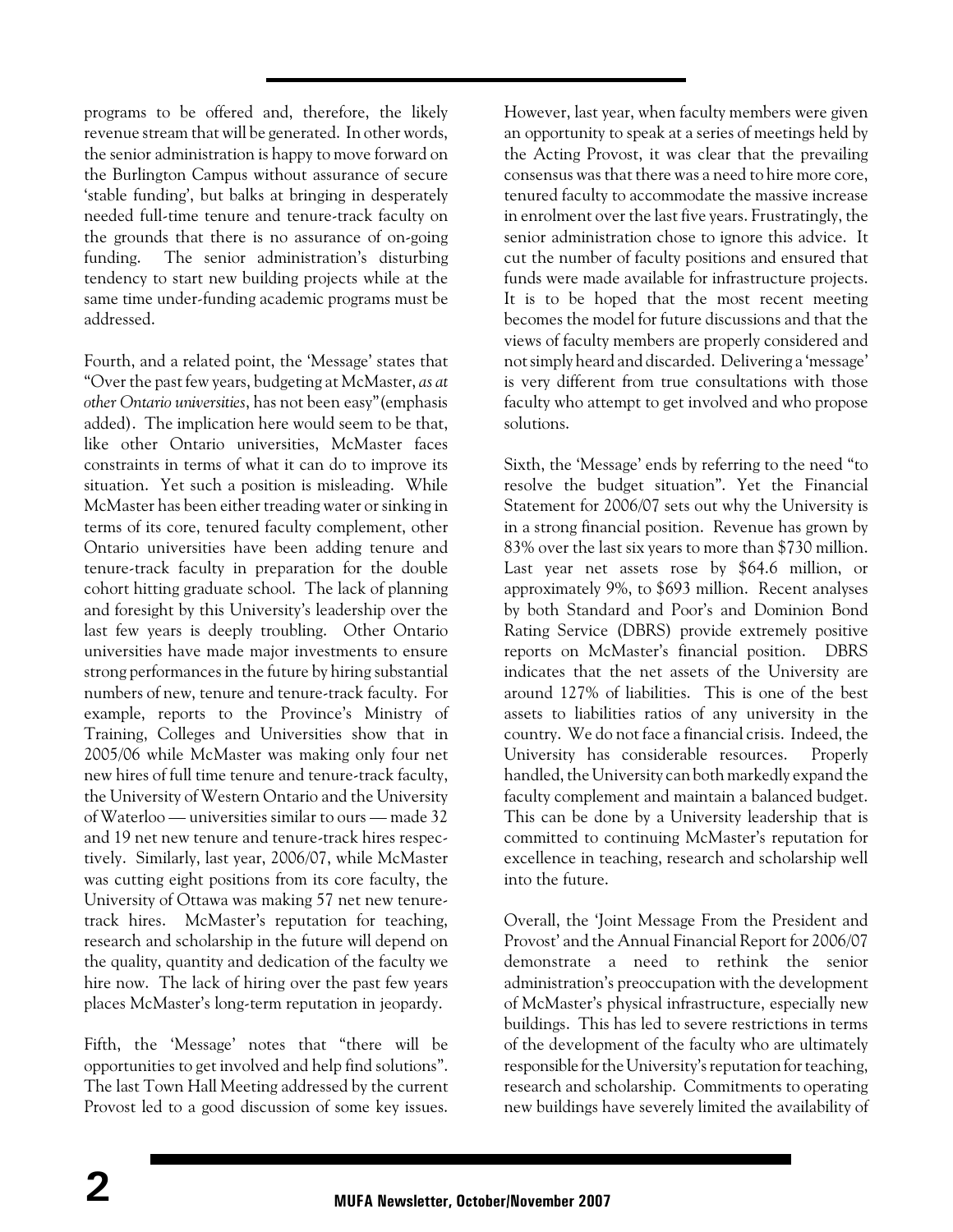funds for developing Faculties and departments. This policy will make it increasingly difficult to sustain McMaster's reputation for excellence. The proper balance between investing in the physical and human assets of the University has been lost. It needs to be restored immediately.

*The MUFA Executive*

## **Welcome New Members**

Tristan Carter Anthropology Jun Chen Electrical & Computer Eng Antony Christensen Sociology Bruce Christensen Psychiatry & Beh Neuro Gordon Craig Mathematics & Statistics Jonathan Dushoff Biology Joseph Gabriele Psychiatry & Beh Neuro Hayden King Indigenous Studies John MacLachlan Geography & Earth Sci Lovela Manankil-Rankin Nursing Rick Monture Indigenous Studies Darie O'Reilly CE&B Laura Parker Physics & Astronomy Andy Schmalz Kinesiology Eckhard Schumann Accounting & Fin Mgt Ethan Vishniac Physics & Astronomy Christopher Winn Rehabilitation Sciences Feng Xie CE&B Gerard Yun School of the Arts

## **Executive Strikes Budget Advisory Committee**

At its meeting on October 2, 2007, the MUFA Executive created the Budget Advisory Committee to be chaired by the MUFA Vice-President. The Committee will provide the MUFA Executive with continuing analysis of the University budget and financial statements; assess budget trends and review current budget developments; and provide an annual report which will be reviewed by the MUFA Executive for distribution to the MUFA membership. John Berlinsky, Trevor Chamberlain, Ken Cruikshank, Ann Herring, Khalid Nainar, Gladys Peachey, Herb Schellhorn, and Richard Stubbs (Chair) will serve on the Committee for the 2007/08 academic year.

Many thanks to the following for volunteering to serve on the MUFA Council: **Nancy Bouchier** (Kinesiology); **Peter Graefe** (Political Sciences); **Nick Provatas** (Materials Science); and **Jean Wilson** (Interdisciplinary Studies)

#### **35 Annual OCUFA th Teaching & Academic Librarianship Awards for 2007**

#### **Call for Submissions**

OCUFA is proud to celebrate the outstanding achievement of faculty members and academic librarianship at Ontario universities — and recognizes their contribution to academe through its annual awards.

Nominations are invited from any group or individual within the university community. Since 1973, award recipients have been selected annually by an independent OCUFA committee that consists of faculty members, librarians, and student representatives.

Guidelines for organizing a nomination are available on the OCUFA website and should be consulted by prospective nominators. For more information on this year's awards, please visit: www.ocufa.on.ca/awards/

Nominations for 2007 awards must be received in the OCUFA office no later than **February 22, 2008**.

The original and six copies of the submission should be sent to:

OCUFA Teaching and Academic Librarianship Awards 83 Yonge Street, Suite 300 Toronto, ON M5C 1S8

Please direct inquiries to 416-306-6036.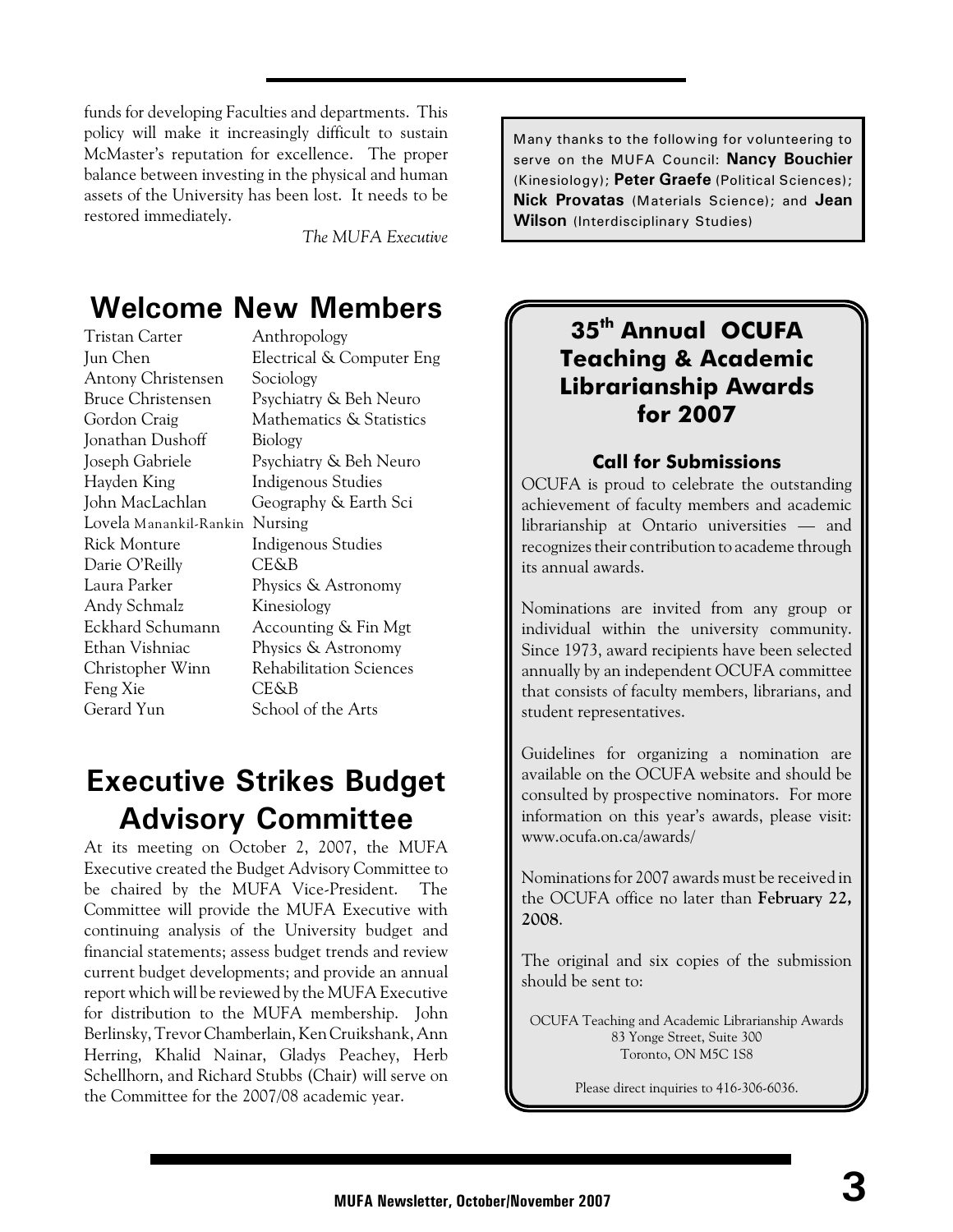#### **Alexander (Sandy) McKay Professor Emeritus, Classics 1924 — 2007**

When Alexander 'Sandy' McKay became a member of the faculty at McMaster in 1957, after taking degrees in Classics at Toronto, Yale, and Princeton, he joined a university with which his family had a long and close relationship: his grandfather, Alexander Charles McKay, had been Chancellor between 1906 and 1911, and his uncle, Edward Carey Fox, had been a member of the Board of Governors for over fifty years and Chancellor between 1950 and 1956.

Sandy McKay served McMaster with dedication and distinction for 33 years. He was twice Chair of Classics, and in 1968, with the re-organization of the University's administrative structure, he was made the founding Dean of the new Faculty of Humanities. He was a proponent of a broad liberal education and envisioned a Faculty that would be firmly grounded in the traditional disciplines, but open to change as new disciplines emerged. He was himself a gifted lecturer and as a graduate supervisor unfailingly generous of time and counsel.

His scholarly interests embraced many aspects of Classical culture, but it was as an exponent of the poetic world of Vergil that he was to leave his mark.

Indeed, his association with the Roman poet was so identifying that in some circles he was known simply as 'Doctor Vergil'. His first Vergilian study appeared in 1957, his last exactly fifty years later; filling the interval a lifetime's harvest of important books, articles, and presentations. He was also a prolific appraiser of the work of other scholars, publishing more than 120 reviews of books written in several languages.

His scholarly work, together with his outstanding public service, especially in the promotion of the arts in Canada, brought Sandy McKay a host of awards and distinctions: Fellow and President of the Royal Society of Canada, Senior Killam Fellowship, the Queen's Jubilee Medal, Honorary Life-President of the Vergilian Society of America, honorary degrees from five Canadian universities, investiture as Officer of the Order of Canada. Sandy took a natural delight in these honours, but wore them lightly.

With the death of Sandy McKay the world of Classical scholarship has lost a star, McMaster University a part of its history, and all of us a much loved colleague.

*Nec meminisse pigebit* (Vergil).

*Howard Jones Professor Emeritus of Classics*

**Other Passages Alan Smith**, Professor Emeritus, Physical Education & Athletics, September 19, 2007 **Gordon Stewart Vichert**, English, November 12, 2007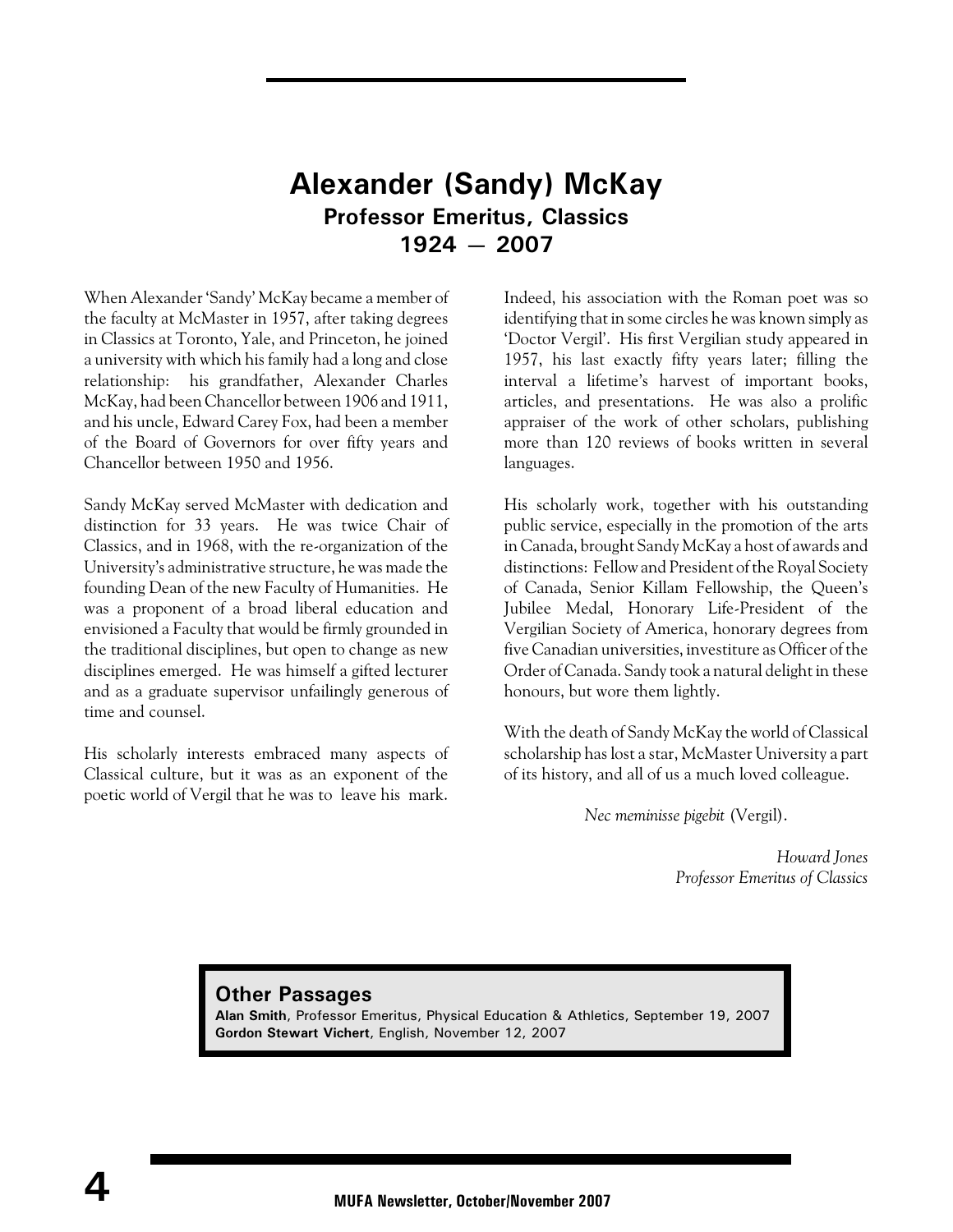### **Working with You in Mind**

Just about four years ago I was asked by the AVP Student Affairs and Dean of Students, Phil Wood to chair a committee whose general mandate would be to support students in difficulty. We have come to define a student in difficulty as any student who encounters major obstacles to the successful completion of their academic program.

With this in mind, our committee is large with a broad membership base. Some of the committee members include the AVP Academic, Fred Hall, the AVP Student Affairs and Dean of Students, Phil Wood, the Director of Human Rights and Equity Services, Mark Walma, and the Ombuds' office represented by Shelly Lancaster. The Centre for Student Development, Campus Health Centre, Chaplaincy, Security, Housing, Judicial Affairs, and International Student Services are also amongst those represented. With such a broad base of members representing different areas within the University community, the committee is well positioned to respond to the challenges of making sure students, faculty and staff get the assistance needed to find solutions to difficult student situations.

One of the ways we have tried to reach out to the community of faculty and staff is through the distribution of '**Connections**'. With this newsletter you will receive our second version of **Connections** or the "orange folder". It replaces our first version done about two years ago, "the yellow folder".

**Connections** is designed to help you identify and appropriately refer students experiencing difficulty, particularly difficulties of an emotional, health, mental health, or behavioural nature. It walks you through the process of listening carefully, asking questions, acknowledging students' thoughts and feelings and pointing them in the direction of help. It also lists campus resources that can be of help to students, and provides direction on responding to emergency situations, as well as situations requiring immediate referral.

Keep your copy of **Connections** close at hand and you will be reassured in knowing that you have a resource that will be helpful to you if and when you are faced with a student in difficulty.

> *Desmond Pouyat Director, Centre for Student Development*

## **Know Your Benefits**

#### **Are Your Paramedical Specialists Licenced?**

Health practitioners must be licenced, registered or certified by a government-recognized regulatory body to be eligible under the McMaster Medical Plan. To ensure that you are receiving treatment from qualified and regulated professionals, enquire about the qualifications of any practitioner before undergoing treatment. This can be complicated. Here's an example.

Doctors of Osteopathy (DO) are physicians (MD) who have additional qualifications in osteopathy. They are regulated and certified by the College of Physicians and Surgeons of Ontario. Services by these practitioners are eligible for reimbursement by SunLife.

Diplomas in Osteopathic Manual Practice (DOMP) are not members of any regulatory agency recognized by the Ontario government. Therefore, services by these practitioners are not covered under our medical plan. Some DOMPs may have additional credentials for services such as massage therapy or physiotherapy; their services may be covered if the appropriate credentials are indicated on the receipt and are eligible under our plan.

Do not hesitate to contact the SunLife Customer Care Centre (1-800-361-6212) if you are not sure whether a particular treatment or service is covered under the McMaster Plan.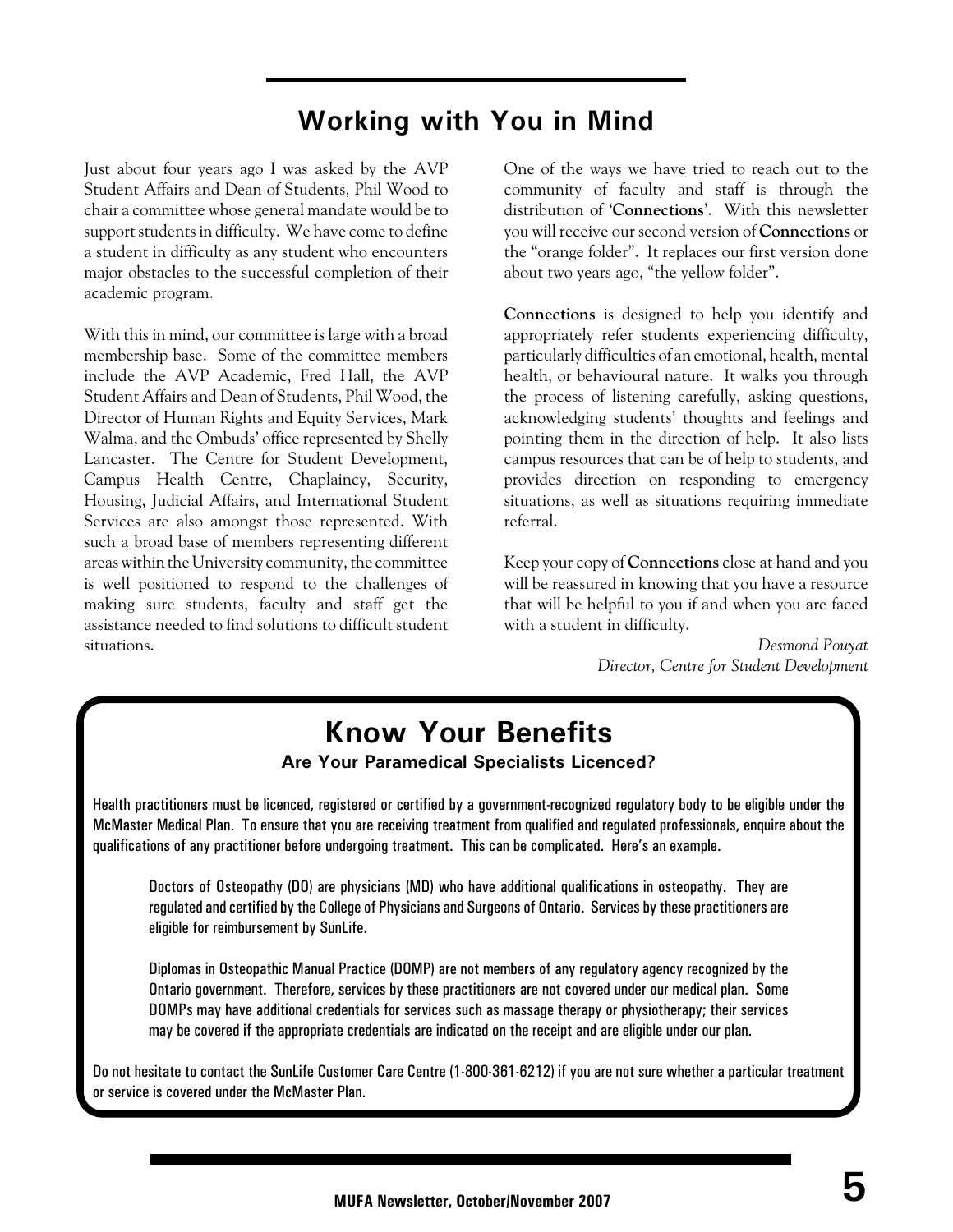|                                                                                                  |                                                      |                                                              | <b>Project Status Reports</b>                                                                                                                                                                                                                                                                                         |  |  |
|--------------------------------------------------------------------------------------------------|------------------------------------------------------|--------------------------------------------------------------|-----------------------------------------------------------------------------------------------------------------------------------------------------------------------------------------------------------------------------------------------------------------------------------------------------------------------|--|--|
| (as of November 7, 2007)                                                                         |                                                      |                                                              |                                                                                                                                                                                                                                                                                                                       |  |  |
| <b>Project Name</b>                                                                              | <b>Estimated</b><br><b>Completion</b><br><b>Date</b> | <b>Approved</b><br>or<br><b>Anticipated</b><br><b>Budget</b> | <b>Status</b>                                                                                                                                                                                                                                                                                                         |  |  |
| Project & Budget Approved                                                                        |                                                      |                                                              |                                                                                                                                                                                                                                                                                                                       |  |  |
| Building Complex for the<br>Faculties of Engineering,<br>Science & Health Sciences,<br>Phase 1   | Winter 2009                                          | \$38,000,000                                                 | Foundation work complete. Backfilling to<br>commence shortly. Concrete work progressing to<br>first floor. Site services work continuing.                                                                                                                                                                             |  |  |
| Burke Science Bldg - Phases 1,<br>2a & 2b<br>General Science Bldg, Phase 3                       | Spring 2008<br>(Phase 2b)                            | \$41,000,000                                                 | Phase 1 (BSB south wing) - All floors completed<br>Phase 2a (BSB east wing) - All floors completed<br>Phase 2b (BSB north wing) - One isolated area<br>completed. Demolition & asbestos removal<br>work complete. Work on 2 <sup>nd</sup> & 3 <sup>rd</sup> floors 75%<br>complete.<br>Phase 3 (GSB) - Work completed |  |  |
| <b>McMaster Front Entrance</b><br>Improvements, Phase 2                                          | Summer 2008                                          | \$5,000,000                                                  | Design work complete. First stage of landscaping<br>to be implemented with construction of new<br>Engineering building in 2008                                                                                                                                                                                        |  |  |
| MUMC Biosafety Lab 3 (FHS)                                                                       | Spring 2008                                          | \$2,500,000                                                  | Engineering design work complete. Tendering to<br>commence shortly.                                                                                                                                                                                                                                                   |  |  |
| <b>MUMC Life Safety Systems</b>                                                                  | Spring 2008                                          | \$6,200,000<br>(McMaster)<br>share)                          | Project is approximately 84% complete. Fire alarm<br>work and sprinkler work progressing well. Building<br>control work 80% complete.                                                                                                                                                                                 |  |  |
|                                                                                                  |                                                      |                                                              | Tendering 96% complete. 95% of garage-related<br>concrete has been poured. 90% mechanical/<br>electrical site work complete.                                                                                                                                                                                          |  |  |
| Ronald V. Joyce Stadium /<br><b>Underground Parking Garage</b>                                   | February 2008                                        | \$33,500,000                                                 | Stadium participant areas work well underway.<br>Steel beams to support seating is being installed -<br>approximately 40% complete. Mechanical &<br>electrical work keeping pace                                                                                                                                      |  |  |
| <b>Project Approved &amp; Budget</b><br>Pending                                                  |                                                      |                                                              |                                                                                                                                                                                                                                                                                                                       |  |  |
|                                                                                                  |                                                      |                                                              |                                                                                                                                                                                                                                                                                                                       |  |  |
| Project Not Approved &<br><b>Budget Pending</b>                                                  |                                                      |                                                              |                                                                                                                                                                                                                                                                                                                       |  |  |
| Building Complex for the<br>Faculties of Engineering,<br>Science, & Health Sciences<br>(Phase 2) |                                                      |                                                              |                                                                                                                                                                                                                                                                                                                       |  |  |
| <b>Burlington Campus</b>                                                                         | <b>Fall 2009</b>                                     | \$35,000,000                                                 | Business plan & functional plan currently being<br>developed                                                                                                                                                                                                                                                          |  |  |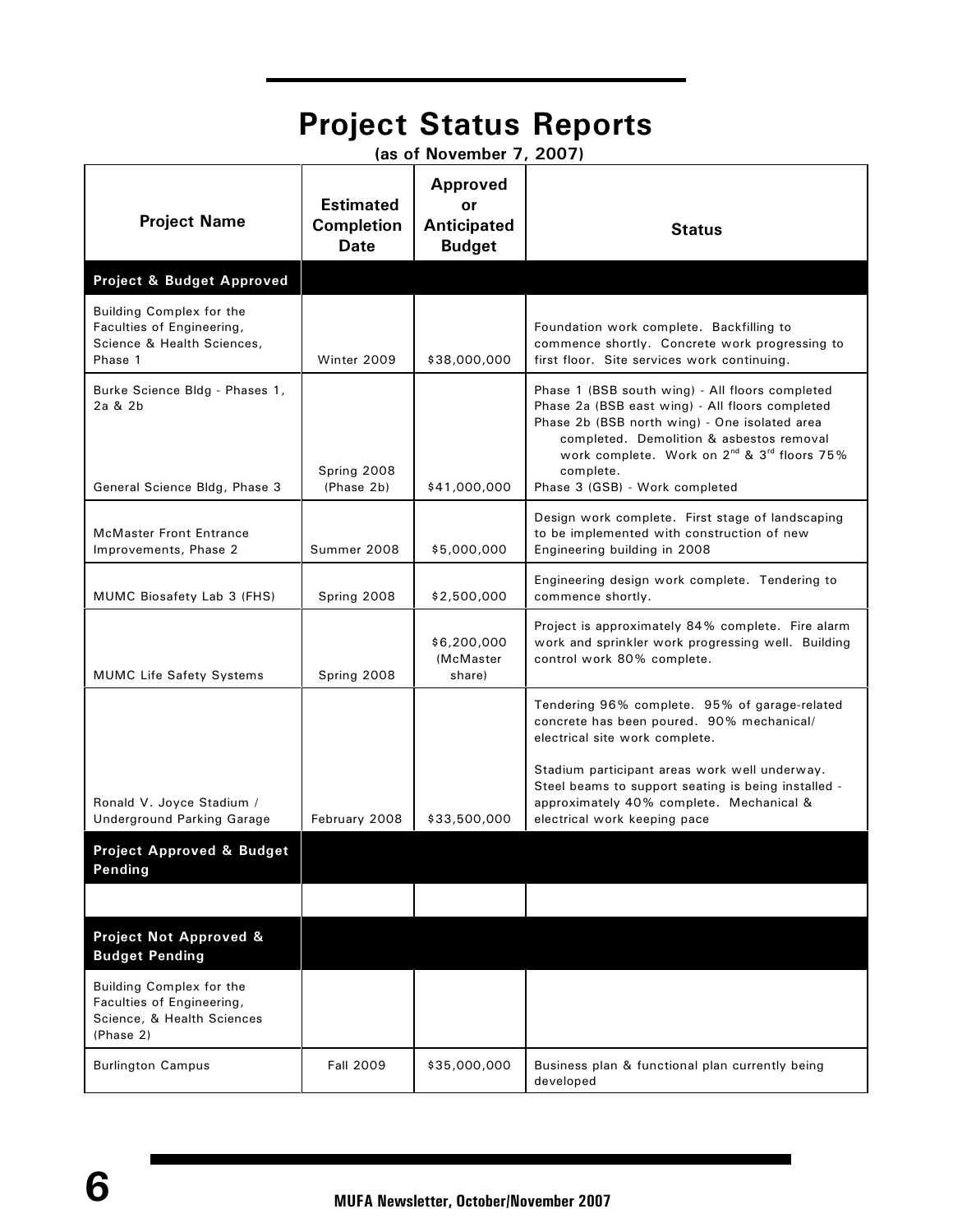| <b>Project Not Approved,</b><br><b>Under Consideration</b> |  |                                                                                                                                           |
|------------------------------------------------------------|--|-------------------------------------------------------------------------------------------------------------------------------------------|
| Liberal Arts Building                                      |  | A space audit of existing space within the Faculties<br>of Social Sciences & Humanities is in progress to<br>determine future space needs |
| Thode Library Learning<br>Commons                          |  |                                                                                                                                           |
| <b>For Future Consideration</b>                            |  |                                                                                                                                           |
| Above Ground Parking<br>Structure                          |  | On hold pending a campus wide parking review                                                                                              |
| Sports Arena                                               |  | Would be looked at offsite                                                                                                                |
| <b>Tennis Courts</b>                                       |  |                                                                                                                                           |

**FOR RENT One-Bedroom Condo.** Downtown Hamilton. Newly renovated kitchen with pine cabinets and ceramic counters, and dishwasher; jacuzzi tub; double-paned solarium windows; underground parking. Perfect for a single or a couple. \$1,000/month (includes utilities and property maintenance). Contact Lawrence at 905-525-5250 or

griersle@mcmaster.ca.

**FOR SALE Westdale Home — 104 Dalewood Crescent.** This unique family home is located on one of the most sought-after streets in Westdale. Living room features a gas fireplace and lovely bow window. Natural gumwood trim on ground floor and access to a screened porch off the living room. Eat-in kitchen has been updated with Hanover cupboards. Fantastic, spacious, ground floor family room addition, complete with 3-piece bathroom. Upstairs, three bedrooms and bathroom; the master bedroom has a walk-in closet, plus two additional closets. The finished attic is ideal for a teenage retreat and lots of storage. The basement is partially finished and fully insulated. Asking Price: \$529,000. For more information, contact the owners, George & Margaret Edrupt (905-522-2653). Preview on www.bytheowner.com.

This Newsletter is published monthly between September and May by the Faculty Association at McMaster University. The Association's Executive for 2007/08 is composed of the following members:

President Peter Sutherland<br>Vice-President Richard Stubbs Past-President Ian Hambleton Academic Affairs Gianni Parise Human Rights Juanita DeBarros Library Jennifer McKinnell Membership Gianni Parise<br>
OCUFA Director Richard Stubbs **OCUFA Director** Pension Trevor Chamberlain Public Relations Ian Bruce Remuneration Herb Schellhorn Spec Enquiries & Grievances David Hitchcock Tenure David Hitchcock<br>Treasurer Colin Sevmour

Richard Stubbs Barbara Carpio Colin Seymour

 $\blacksquare$ 

Administrative Assistant Kelly McCaughey Returning Officer

Executive Director PhyllisDeRosa Koetting

Opinions expressed in this Newsletter are those of the authors and do not represent the views of the Association or of its Executive unless so specified. Anyone wishing to contribute to the MUFA *Newsletter* is invited to send submissions to the Faculty Association Office (HH-103A, e-mail: mufa@mcmaster.ca, ext. 24682). Deadlines are the 15th of each month. All submissions will be published at the discretion of the Editor.

Current and past issues of the MUFA *Newsletter* are posted on the MUFA website (www.mcmaster.ca/mufa.).